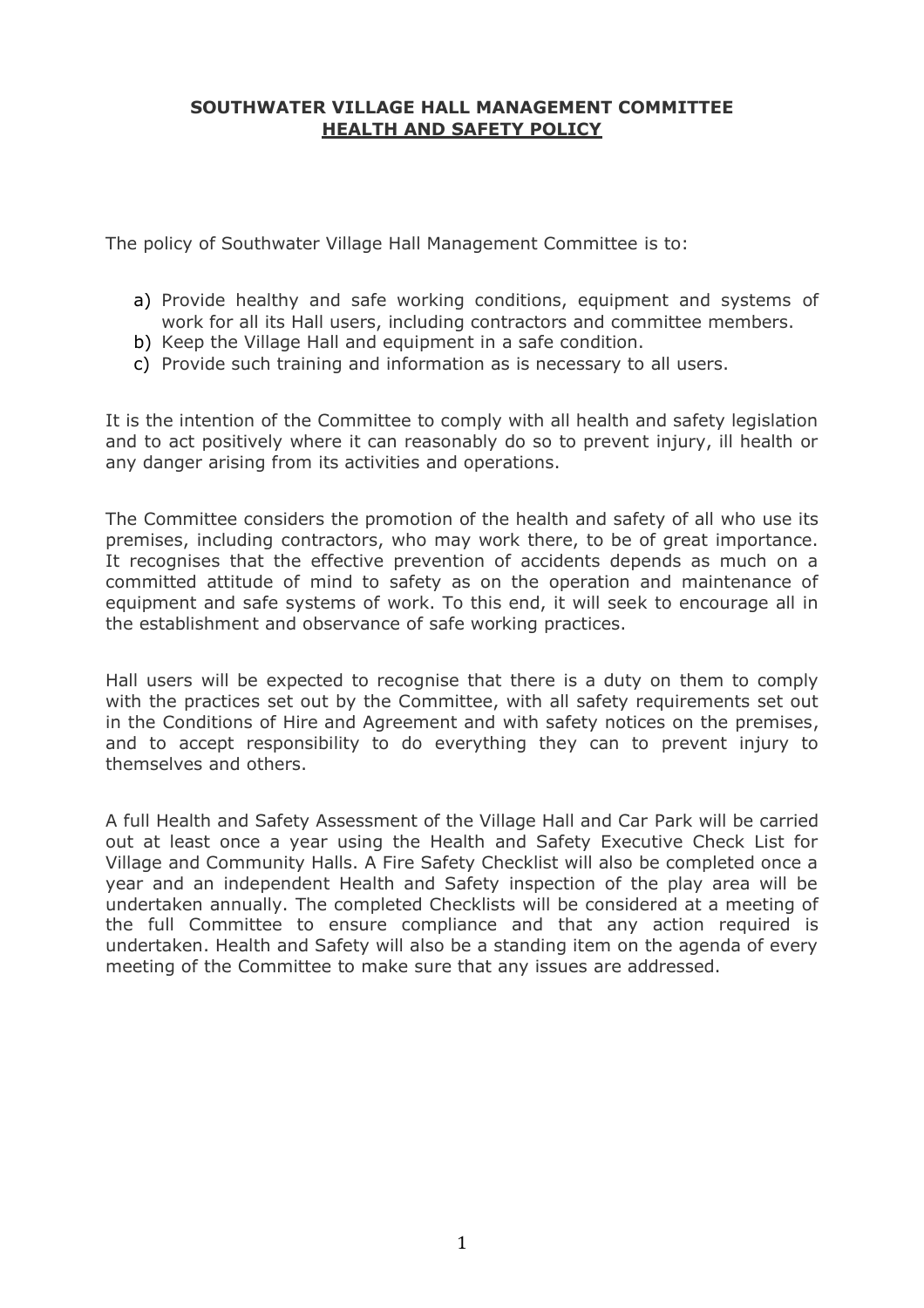## **ORGANISATION OF HEALTH AND SAFETY**

The Southwater Village Hall Management Committee has overall responsibility for health and safety at Southwater Village Hall.

The persons delegated by the Committee to have day-to-day responsibility for the implementation of this policy are:

| Name:         | James Tillier                                         |
|---------------|-------------------------------------------------------|
| Telephone No: | 07769 205197                                          |
| Address:      | 'The Retreat', Southwater Street, Southwater RH13 9BN |
| Name:         | Nick Longdon                                          |
| Telephone No: | 07415 248303                                          |
| Address:      | 6 Green Close, Southwater RH13 9UU                    |

It is the duty of all Hall users and contractors to take care of themselves and others who may be affected by their activities and to co-operate with the Committee in keeping the premises safe and healthy, including the car park and outside play area.

Should anyone using the Hall come across a fault, damage or other situation which might cause injury and cannot be rectified immediately they should inform one of the persons above, or the Bookings Secretary on 07467 080148, as soon as possible so that the problem can be dealt with. Where equipment is damaged, a notice should be placed on it warning that it is not to be used and the Booking Secretary advised immediately:

The following persons have responsibility for specific items:

First Aid Box: Sue Broomfield

Reporting of accidents: Sue Broomfield

Fire precautions and checks: Nick and Teresa Longdon

Training in use of hazardous substances and equipment: Teresa Longdon

Risk assessment and inspections: Nancy Brock and Sue Broomfield

Information to contractors: James Tillier

Information to hirers: Teresa Longdon

Insurance: Nick Longdon

A plan of the hall, showing the location of fire exits and fire extinguishers, is available on the website or on request. A further plan shows the location of fuse boxes, stopcocks and boilers.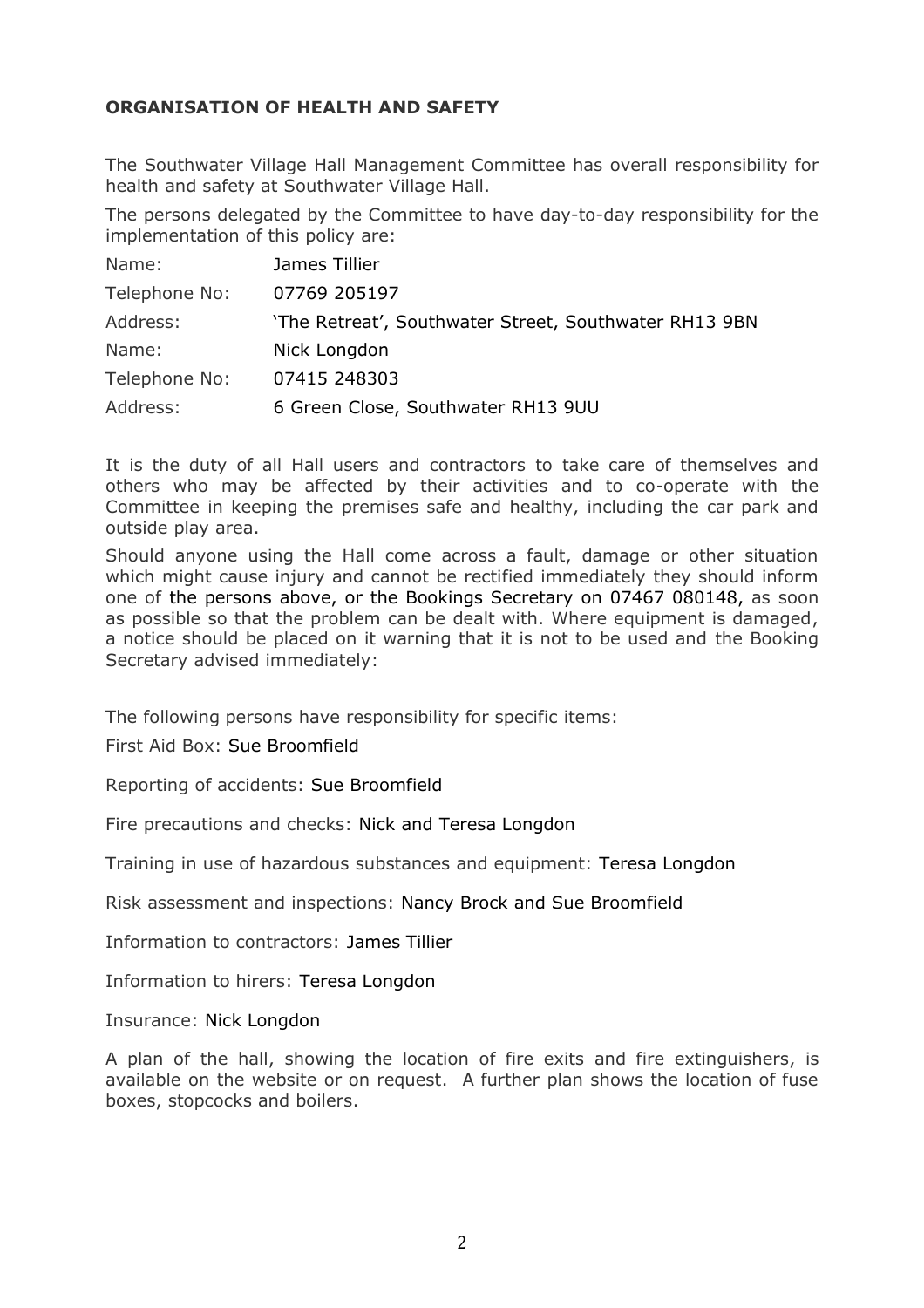## **FIRE PRECAUTIONS AND CHECKS**

Persons on the Committee with responsibility for testing for the fire risk assessment:

Name: James Tillier

Company hired to maintain and service fire safety equipment:

Name: Fire Risk UK Ltd Address: Unit 14, Oakhurst Business Park, Southwater, Horsham RH13 9RT Tel No: 01403 738000

Location of service record: Cleaning Cupboard Health and Safety Records File Box

A fire assessment will be conducted annually, records can be found in the Health and Safety File Box.

|  |  | Frequency of Checks and Servicing |
|--|--|-----------------------------------|
|--|--|-----------------------------------|

| Item                           | Frequency              | By whom                       | <b>Note</b>                                 |
|--------------------------------|------------------------|-------------------------------|---------------------------------------------|
| <b>Residual Current Device</b> | Monthly                | Nick Longdon                  | Located in fuse box<br>at back of main hall |
| <b>Emergency Lighting</b>      | Monthly                | Nick and Teresa<br>Longdon    |                                             |
| Fire exits                     | Weekly                 | Nick and<br>Teresa<br>Longdon |                                             |
| <b>Fire Alarms</b>             | Weekly                 | Nick and<br>Teresa<br>Longdon |                                             |
| Fire alarms servicing          | Six monthly            | Fire Risk UK Ltd              |                                             |
| Fire fighting appliances       | Six monthly            | Fire Risk UK Ltd              |                                             |
| Electrical Installation        | Five<br>Every<br>years | <b>Turners Electrical</b>     |                                             |
| <b>PAT Testing</b>             | Annually               | <b>Turners Electrical</b>     |                                             |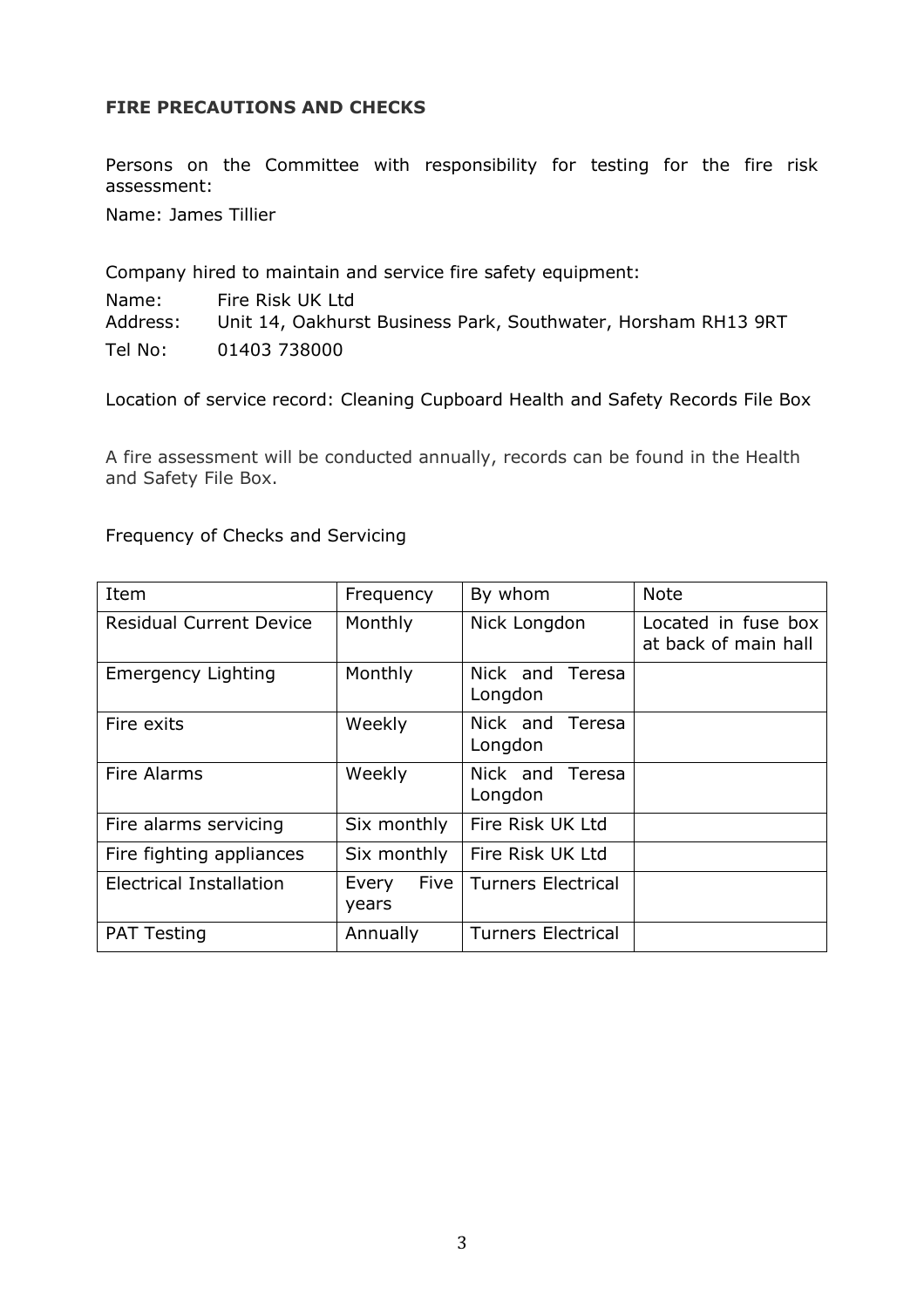# **PROCEDURE IN CASE OF ACCIDENTS**

The location of the nearest hospital Accident and Emergency/Minor Injuries Unit:

**A&E, Worthing Hospital, Lyndhurst Rd., Worthing BN11 2DH**

**A&E, East Surrey Hospital, Canada Avenue, Redhill RH1 5RH**

**Minor Injuries Unit [Mon – Fri 9am – 5pm], Horsham Hospital, Hurst Rd., Horsham RH12 2DR**

## **Crawley Urgent Treatment Centre, Crawley Hospital, West Green Drive, Crawley RH11 7DH**

The location and telephone no. for the nearest doctor's surgery is:

# **The Village Surgery, Station Rd, Southwater: RH13 9HQ 01403 730016**

The First Aid Box is located in: **The Kitchen**

The person responsible for keeping this up-to-date is: Sue Broomfield

The Accident Book/forms are kept in a clearly marked file box in the kitchen. This must be completed whenever an accident occurs.

Any accident must be reported to the Booking Secretary

The person responsible for completing RIDDOR forms and reporting accidents is: Sue Broomfield

The following major injuries or incidents must be reported on RIDDOR forms:

- fracture, other than to fingers, thumbs or toes
- amputation
- dislocation of the shoulder, hip, knee or spine
- loss of sight (temporary or permanent)
- any penetrating injury to the eye (including chemical)
- injury from electric shock/burn leading to unconsciousness or requiring resuscitation or admittance to hospital for more than 24 hours;
- any other injury leading to hypothermia, heat induced illness or unconsciousness or requiring resuscitation or requiring admittance to hospital for more than 24 hours.
- unconsciousness caused by asphyxia or exposure to harmful substance or biological agent
- acute illness requiring medical treatment or loss of consciousness arising from absorption of any substance by inhalation, ingestion or through skin
- acute illness requiring medical attention which may have resulted from a biological agent or its toxins or infected material.

Relevant examples of reportable dangerous occurrences include:

- electrical short circuit or overload causing fire or explosion
- collapse or partial collapse of a scaffold over 5m high
- unintended collapse of a building under construction or alteration, or of a wall or floor
- explosion or fire.